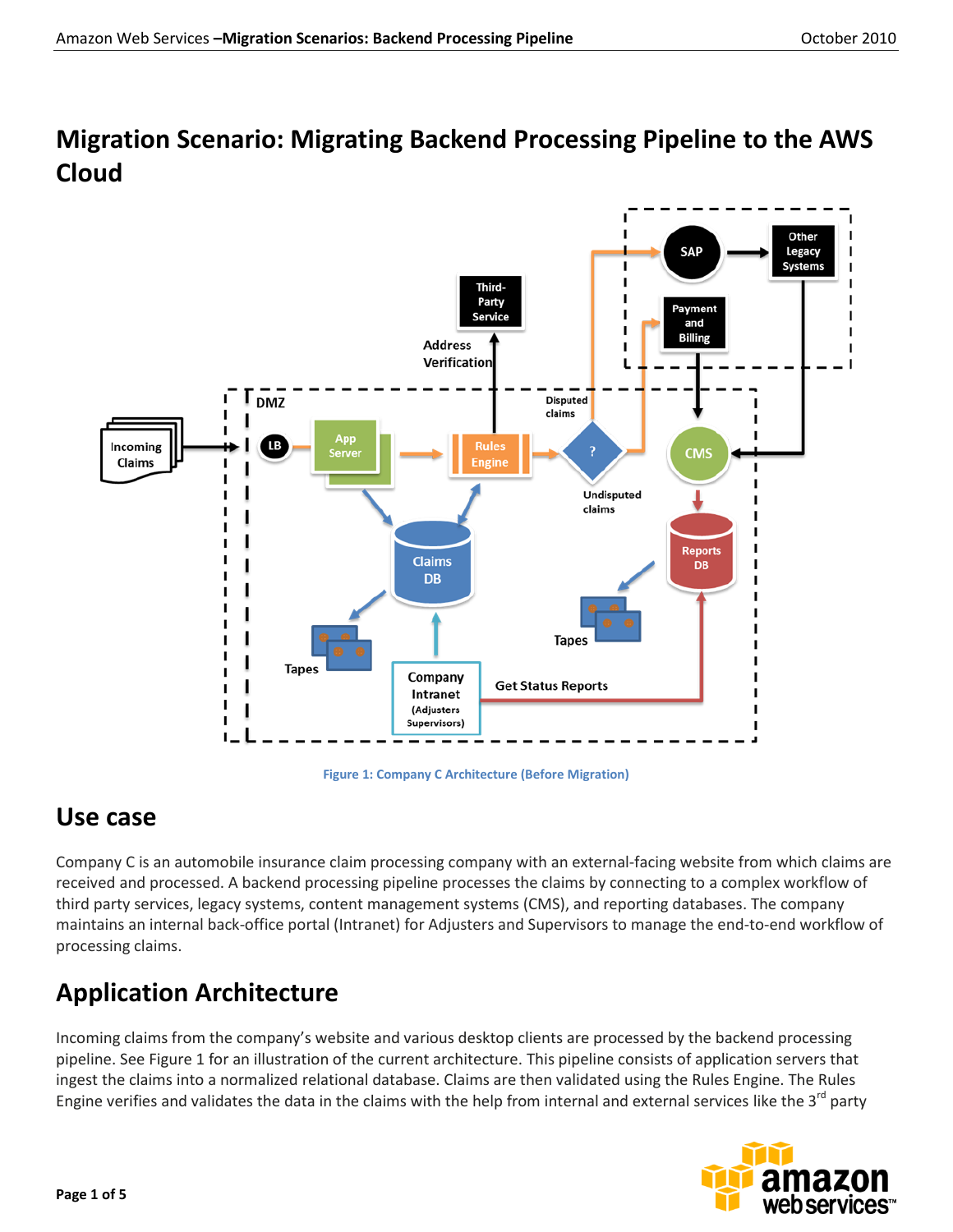Address Verification Service. Both the application server and Rules Engines are built using standard .NET technology. All the validated data is again stored in the same database which is backed up to tape drives periodically. Disputed claims undergo a complex workflow process and are processed using legacy systems. Undisputed claims are directly fed to the payments and billing system. The entire claims processing workflow is audited and logged in Reports DB running on MySQL DB, and central Claims DB using a SQL Server database. The company Intranet which is mainly used by Supervisors and Adjusters tracks all the claims and manages the entire process. Company Intranet is a web-application that provides basic user management and authentication. An open source Content Management System (CMS), manages evidence and supporting documents along with claims documents and reports.

## **Motivation for Migration**

Company C would like to reduce its IT infrastructure investment and cut costs by lowering the total cost of ownership (TCO), and reducing the overall spend on IT administration and storage. Company C has a steady demand for claims processing throughout most of the year. Occasionally, the company gets a surge of claims that needs to be processed, and this puts strain on the current infrastructure. Hence, the company would like to scale on-demand servers without having to provision for peak capacity due to the sunk costs associated with purchasing additional servers upfront.

Last year, Company C was affected by an extended period of downtime due to system failure that resulted in loss of revenue and a sub-optimal customer experience. Company C would like to implement a low-cost highly reliable Disaster Recovery Solution for its mission-critical claim processing infrastructure so that in an event of another system failure, power outage, accident or a natural disaster, the company can failover to a different site in order to get around-theclock business continuity. The company was slightly skeptical of moving their mission critical claims processing system all at once into the cloud, and decided to first leverage the business continuity benefits of the cloud, and then migrate the entire infrastructure into the cloud.

## **Migration Plan, Strategy, & Execution Steps**

### **Cloud Assessment**

As a first step, the company conducted a business assessment of the cloud, and analyzed all licensed products. They found out that AWS has teamed with most of the software and technology vendors who are offering equivalent EC2 based "pay-as-you-go" licensing. During the financial assessment, the company also calculated they would save hundreds of dollars every month in storage costs by just moving the data from tape drives to Amazon S3 for data backup purposes. The company will be able to use most of the internal system management tools without any major modifications. They learned that the cost of implementing and maintaining a parallel infrastructure to achieve business continuity will be quite less as the "hot site" simply consists of an array of EC2 instances with mounted EBS volumes and a set of pre-configured AMIs.

During the technical assessment, the development team classified all the major logical components of the claims processing system and created a dependency tree spreadsheet that listed all the applications with upward and downstream dependencies to other components and applications. The team also recognized that the CMS and Reports system had the fewest dependencies, and could be moved to the Cloud first. For business continuity, the team would have to configure the AMIs and EBS volumes. The AMIs would have to be updated every six months with new software releases, while the data in the two databases needed to be replicated every hour to the cloud.

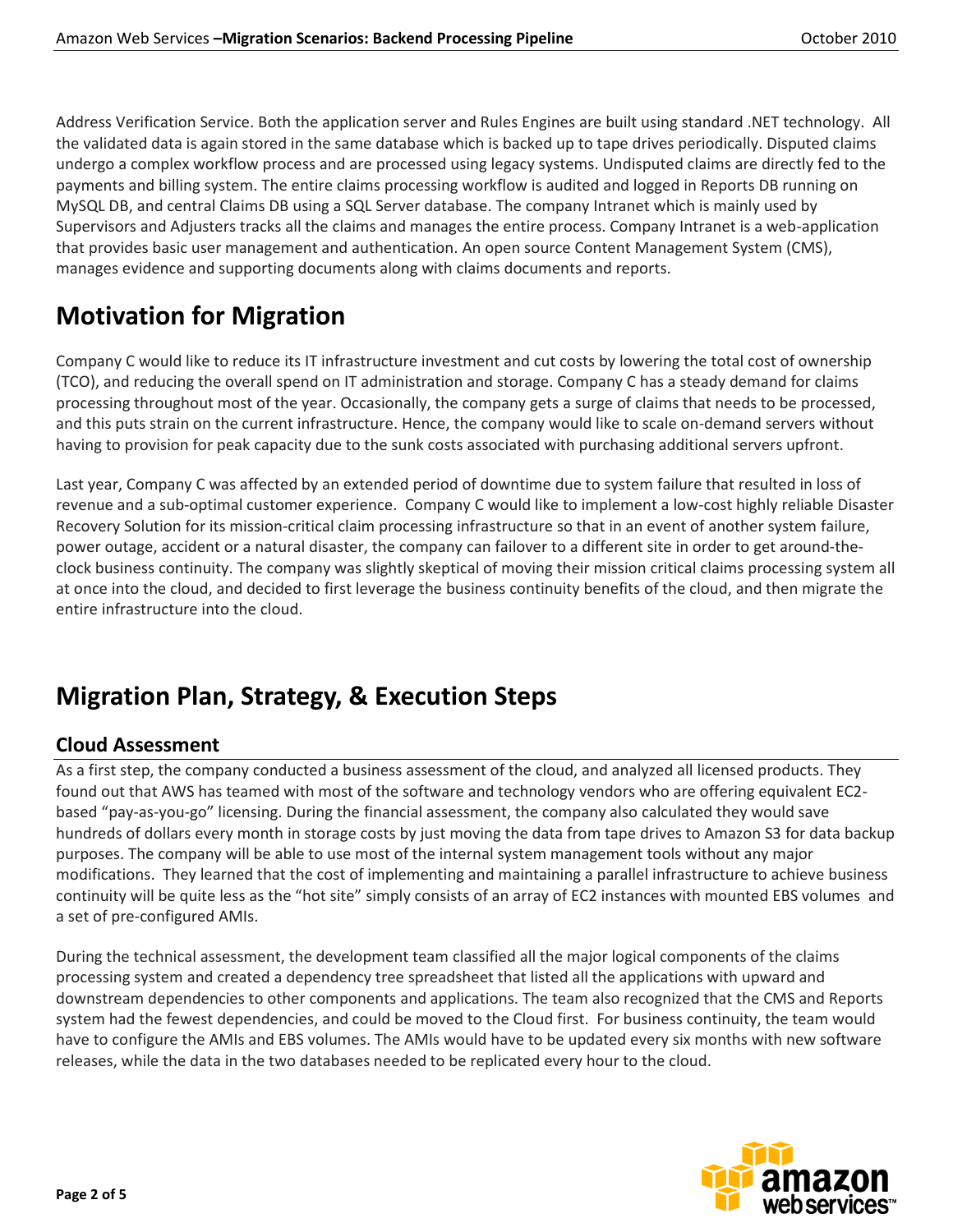### **Proof of Concept**

To validate the technology and familiarize themselves with the AWS platform, the team decided to move the application server, database, of CMS system to the cloud. They moved the Reports DB and file repository first to Amazon RDS (since it was based on a MySQL database) and Amazon S3 respectively. This was followed by the moving the CMS, which was deployed to a fleet of EC2 instances. The team performed a variety of functional, stress and verification tests.

When moving the reports database, they team used Amazon RDS, and using the standard MySQL import tools (*mysqldump*), they instantiated RDS instances, and imported the respective database dump file. Documents and files of the CMS were moved to Amazon S3 and reference paths (URLs) were changed to point to S3 objects.

After the proof of concept, the team gained more confidence in AWS and realized that they could move more primary components of the claims processing system to AWS instead of just using the cloud for storage and disaster recovery.

### **Data Migration**

All the old archived data on tape drives were copied to hard drives and shipped to AWS using the Amazon Import/Export Service, which uploaded all data to designated Amazon S3 buckets. Backup of all the new data was handled by a PowerShell script that invoked a scheduled task performing the full database backup to Amazon S3 using command line tools (See Figure 2). In moving the central claims database, the team used standard SQL Server migration tools to move the databases to SQL Server based Amazon EC2 instances. Additional backups were performed using EBS snapshots.





### **Application Migration**

The Data Migration and Application Migration phases were executed in parallel. The goal of the application migration phase was to create an identical setup (clone) of the claims processing system in the cloud such that it could be brought to life within minutes. Private Datacenter

Using the forklift migration strategy, the team was able to move most of the components – App Server and Rules Engine application on Windows server instances in EC2. Scripts run periodically and take snapshots of EBS volumes every day. AMIs of every instance type were created and were configured such that instances can be stopped and restarted easily. Data was replicated from the Claims DB every hour to the cloud using bidirectional transactional replication. The team created additional scripts to monitor the health of the system and application availability, and to notify on-call system administrators in case of any suspicious behavior in order to bring up the entire application in the cloud within a few minutes (cloud-based disaster recovery solution).







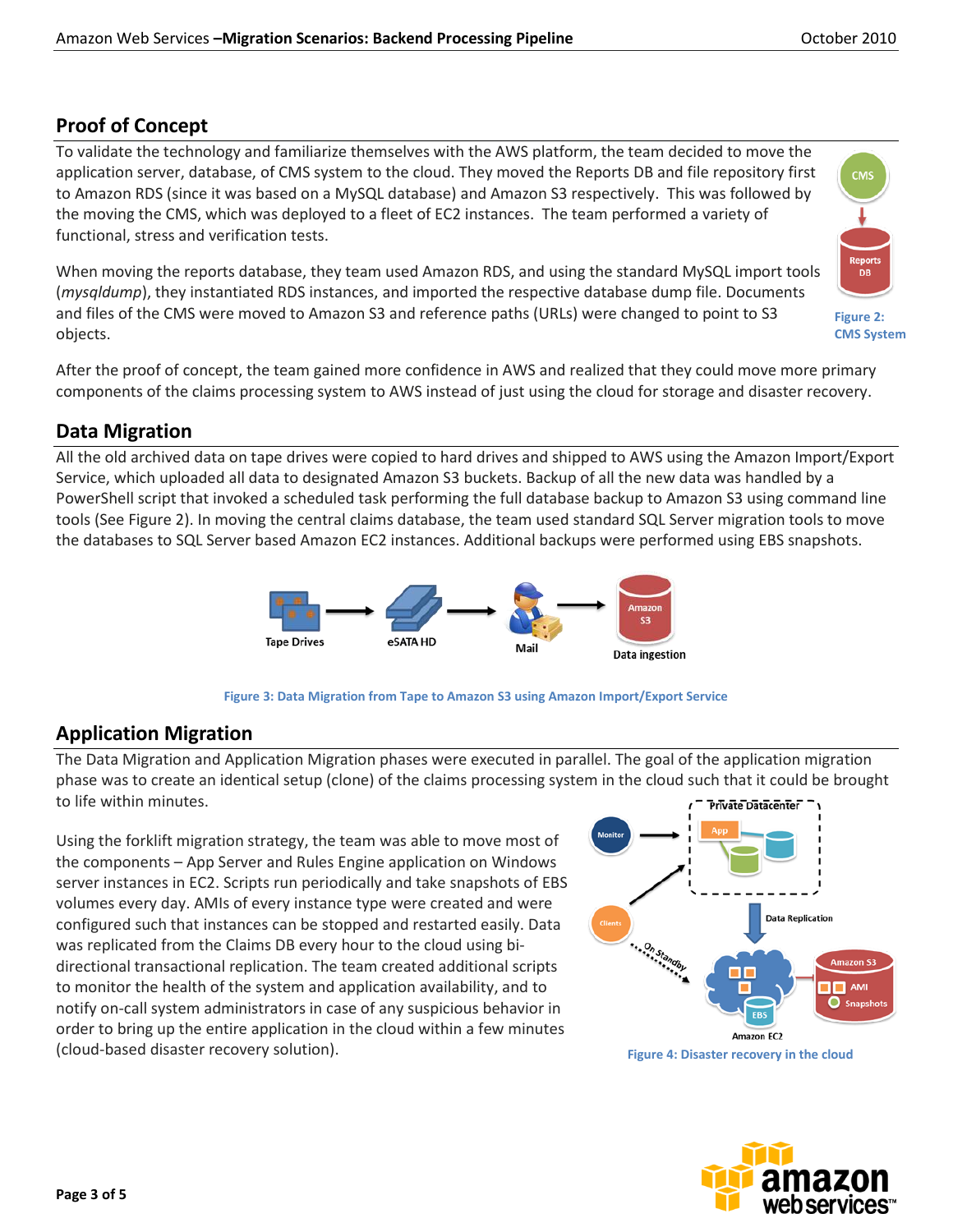To integrate applications running in the cloud with legacy applications running within the existing datacenter, the team evaluated two approaches:

- 1. Create a VPN tunnel between legacy and cloud applications (using Amazon VPC)
- 2. Write Web services wrappers around legacy applications and expose them as Web Services and glue the components with queues to make them "cloud aware"

Since the web ports were accessible outside of the enterprise network, the team implemented solution #2. Most of the intersection components were replaced by Amazon SQS queues to create a buffer and isolation between the various components of the processing pipeline. The proxy "cloud aware" daemons poll the queue for new messages, and as a result make the system more loosely coupled and hence highly scalable.

### **Leveraging the Cloud**

The company realized that now that they have built a cloud-based architecture that can be brought up to life within minutes, they now implemented an HA-proxy based load balancing solution that routed user traffic above a certain threshold of 300 claims or from certain parties to the AWS cloud. This solution not only helped them to utilize the existing hardware as much as possible, but also switch back and forth between the old, on-premise and the new, cloud based architecture.

The Rules Engine application was re-packaged and re-engineered to run standalone on one EC2 instance. In order to make it elastic, a pre-configured AMI containing the binaries were created so that it can be spawned when needed. After

some testing, multiple instances of the rules engine could run and would process the jobs faster than before. In order to tighten the security measures, the team implemented the security best practices at every stage, for example, only rules engines can update the data in Claims DB, only authorized developers were allowed to spawn the Rule Engine AMI with keys rotated every month, only certain security groups were used etc. The benefits of auto scaling and elasticity encouraged the team to run production rule engine instances in the cloud.

The company also realized that they have the entire automated infrastructure to achieve higher availability by adding more redundant infrastructure across availability zones (AZs). With just few modifications, they could bring the entire system up in a different AZ.



**Figure 5: Expose legacy systems as web services**



### **Optimization**

After moving components into the cloud, the development team was able to make suggestions and recommendations to the senior management on how they could efficiently manage the capacity, and further reduce the overall spending in IT infrastructure. For example, running the rules engines only when it was needed and turn it off when it was not needed (during weekends) and save cost.